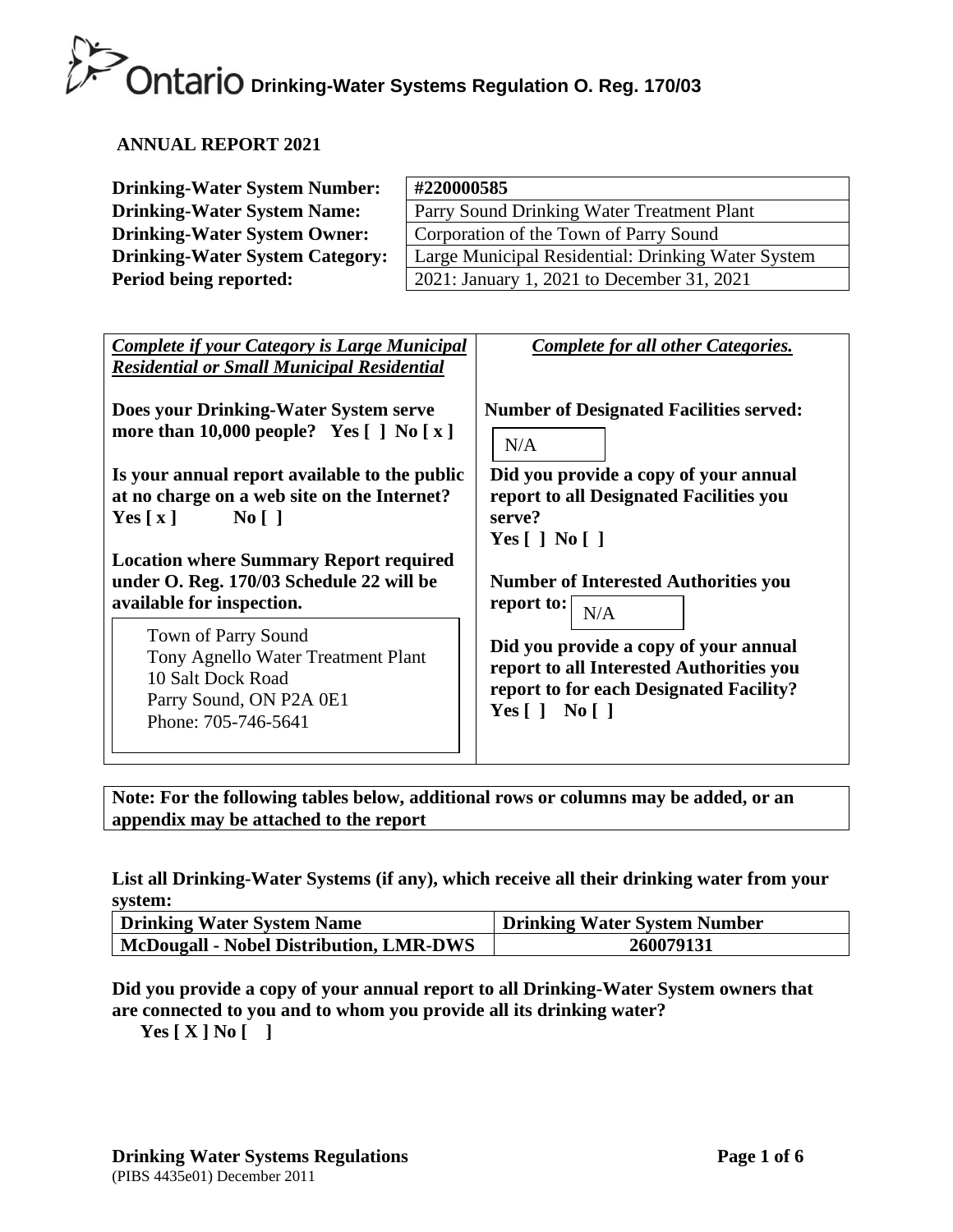**Indicate how you notified system users that your annual report is available and is free of charge.** 

- **[ X ] Public access/notice via the web**
- **[ X ] Public access/notice via Government Office**
- **[ ] Public access/notice via a newspaper**
- **[ ] Public access/notice via Public Request**
- **[ ] Public access/notice via a Public Library**
- **[ ] Public access/notice via other method \_\_\_\_\_\_\_\_\_\_\_\_\_\_\_\_\_\_\_\_\_\_\_\_\_\_\_\_\_\_\_\_\_\_\_\_\_\_\_**

**Describe your Drinking-Water System**

**The Town of Parry Sound's Water Treatment System, which is classified under the Safe Drinking Water Act (SDWA) and Ontario Reg, 170/03 — Drinking Water Systems regulation, is categorized as a Large Municipal Residential Drinking Water System. The detailed description of the system is provided in Ministry of Environment, Conservation and Parks, Municipal Drinking Water Licence No 144-101 issued on July 26, 2021. In general, the Parry Sound Large Municipal Residential Drinking Water System can be described as follows:**

**\* Gravity fed water intake piping in the Big Sound of Georgian Bay that includes an intake diffuser structure and screens.**

**\* The treatment plant is a vacuum driven hollow tube ultrafiltration membrane system, which consists of the following major components:** 

- **a low lift pumping station**
- **- twin raw water feed tanks containing 240 membrane elements packaged into 12 cassettes, (six in each of two trains)**
- **membrane filtration facilities consisting of the membranes themselves as well as air ejectors, backpulse tanks and associated valves and controls**
- **- a membrane integrity testing system (MIT)**
- **- a membrane cleaning system**

**- chemical feed systems including: sodium hypochlorite (chlorination), sodium thiosulphate (dechlorination), poly-aluminum chloride (coagulant), polymer feed system (related to the waste side rather than the drinking water side)**

- **- chlorine contact tank**
- **- clearwater reservoir**
- **- high lift pumps**
- **- generator room (providing backup power in the event of a hydro outage)**

**\* Distribution system serving the Town of Parry Sound consists of approximately 45 km of pipe with diameters ranging from 25mm to 400mm in size and pipe material consisting of cast iron, ductile iron, asbestos cement, PVC and HDPE.**

**\* Storage facilities at North Sector, Parry Sound Drive (McDougall Township) and Bowes Street which both have rechlorination capabilities.**

**\* Booster pumping facilities at one location within the distribution system.**

**The process at the treatment plant employs membrane ultra filtration, augmented by colour removal capabilities for periods when the raw water demonstrates a colour removal requirement (usually in conjunction with spring runoff from the Seguin River and/or Georgian Bay thermal flips), followed by primary and secondary chlorine disinfection prior to delivery to the municipal distribution system.** 

**\* The Parry Sound LMR-DWS provides treated water to the McDougall - Nobel distribution system from a point at the base of the North Sector Water Tower commencing in December 2006.**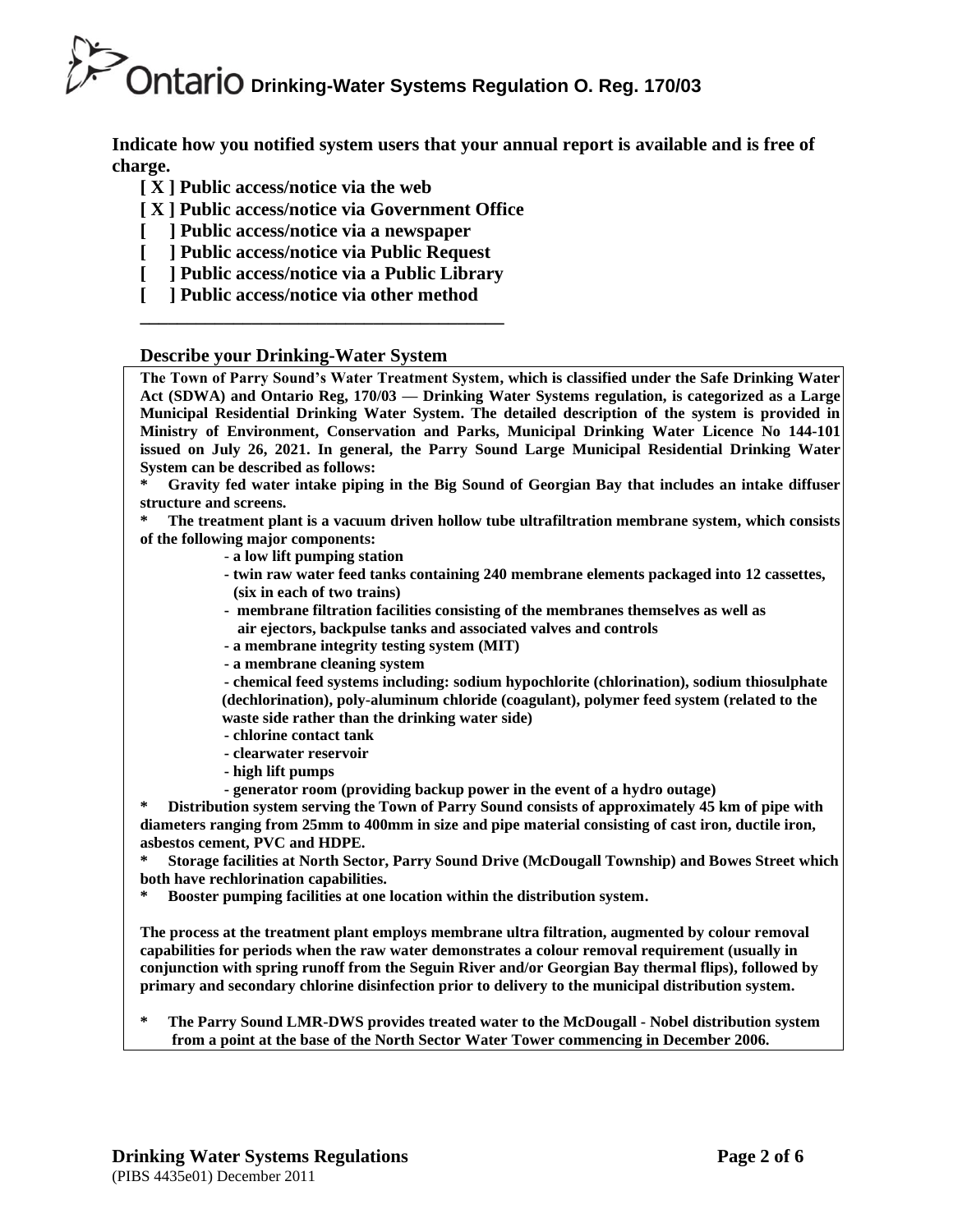#### **List all water treatment chemicals used over this reporting period**

 **The following water treatment chemicals were used with respect to the Parry Sound Water Treatment Plant during the period January 1, 2021 to December 31, 2021.**

- **Sodium Hypochlorite (for finished water disinfection and membrane cleaning)**
- **Sodium Thiosulphate (for dechlorination)**
- **Polyaluminum chloride (coagulant for raw water colour removal)**
- **Citric acid (for membrane cleaning)**
- **Sodium Hydroxide (for membrane cleaning)**

#### **For Waste Stream Treatment not included in drinking water treatment**

• **Polymer (to induce settling of reject water)**

#### **Were any significant expenses incurred to?**

- **[ ]** Install required equipment
- **[ ]** Repair required equipment
- **[ ]** Replace required equipment

#### **Please provide a brief description and a breakdown of monetary expenses incurred N/A**

**Provide details on the notices submitted in accordance with subsection 18(1) of the Safe Drinking-Water Act or section 16-4 of Schedule 16 of O.Reg.170/03 and reported to Spills Action Centre** 

| <b>Incident</b><br>Date | <b>Parameter</b> | Result | Unit of<br><b>Measure</b> | <b>Corrective Action</b> | Corrective<br><b>Action Date</b> |
|-------------------------|------------------|--------|---------------------------|--------------------------|----------------------------------|
| N/A                     |                  |        |                           |                          |                                  |

#### **Microbiological testing done under the Schedule 10, 11 or 12 of Regulation 170/03, during this reporting period.**

| $\overline{\phantom{a}}$ | ິ<br><b>Number</b><br>of<br><b>Samples</b> | Range of E. Coli<br>or Fecal<br><b>Results</b><br>$(min #) - (max #)$ | <b>Range of Total</b><br>Coliform<br><b>Results</b><br>$(min #)$ - $(max #)$ | <b>Number</b><br>of HPC<br><b>Samples</b> | <b>Range of HPC</b><br><b>Results</b><br>$(min #) - (max #)$ |
|--------------------------|--------------------------------------------|-----------------------------------------------------------------------|------------------------------------------------------------------------------|-------------------------------------------|--------------------------------------------------------------|
| Raw                      | 52                                         | $0$ to $2$                                                            | 0 to 18                                                                      | 52                                        | 0 to 2000                                                    |
| <b>Treated</b>           | 52                                         | $0$ to $0$                                                            | $0$ to $0$                                                                   | 52                                        | $0$ to $600$                                                 |
| <b>Distribution</b>      | 200                                        | $0$ to $0$                                                            | $0$ to $0$                                                                   | 200                                       | $0$ to 25                                                    |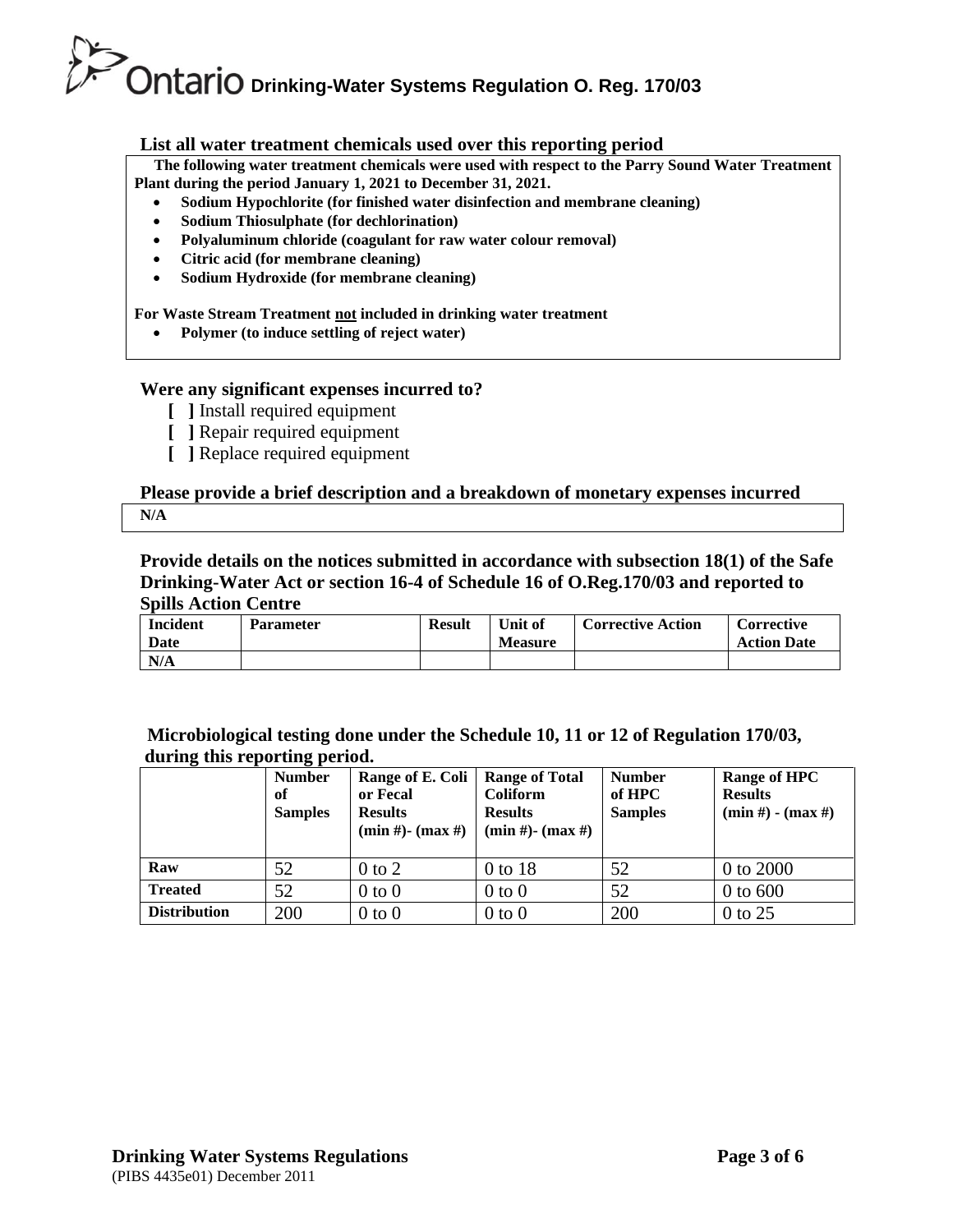#### **Operational testing done under Schedule 7, 8 or 9 of Regulation 170/03 during the period covered by this Annual Report.**

| $\boldsymbol{\mu}$ and $\boldsymbol{\mu}$ and $\boldsymbol{\nu}$ and $\boldsymbol{\nu}$ | this remitting except to |                         |                        |                   |
|-----------------------------------------------------------------------------------------|--------------------------|-------------------------|------------------------|-------------------|
|                                                                                         | Number of                | <b>Range of Results</b> | <b>Unit of Measure</b> | <b>NOTE:</b> For  |
|                                                                                         | Grab                     | $(min #)-(max #)$       |                        | continuous        |
|                                                                                         | <b>Samples</b>           |                         |                        | monitors use 8760 |
| <b>Turbidity</b>                                                                        | 8760                     | $0.011$ to $0.040$      | <b>NTU</b>             |                   |
| <b>Chlorine</b>                                                                         | 8760                     | 1.170 to 1.399          | mg/L                   | as the number of  |
| <b>Fluoride</b> (If the                                                                 | N/A                      | N/A                     | mg/L                   | samples.          |
| DWS provides                                                                            |                          |                         |                        |                   |
| fluoridation)                                                                           |                          |                         |                        |                   |

*\*\*High readings due to calibration of analyzer. This is not a reportable incident \*High readings due to malfunctioning analyzer. This is not a reportable incident NOTE: Record the unit of measure if it is not milligrams per liter.*

#### **Summary of additional testing and sampling carried out in accordance with the requirement of an approval, order or other legal instrument.**

| Date of legal instrument<br>issued | Parameter | Date Sampled | <b>Result</b> | <b>Unit of Measure</b> |
|------------------------------------|-----------|--------------|---------------|------------------------|
| N/A                                |           |              |               |                        |

#### **Summary of Inorganic parameters tested during this reporting period or the most recent sample results.**

| <b>Parameter</b> | <b>Sample Date</b> | <b>Result Value</b> | <b>Unit of Measure</b> | <b>Exceedance</b> |
|------------------|--------------------|---------------------|------------------------|-------------------|
| <b>Antimony</b>  | 21/06/14           | $0.09<$ MDL         | $\text{ug/L}$          | N <sub>0</sub>    |
| <b>Arsenic</b>   | 21/06/14           | 0.2                 | ug/L                   | N <sub>o</sub>    |
| <b>Barium</b>    | 21/06/14           | 13.4                | ug/L                   | N <sub>0</sub>    |
| Boron            | 21/06/14           | 11                  | $\text{ug/L}$          | N <sub>0</sub>    |
| Cadmium          | 21/06/14           | 0.004               | ug/L                   | N <sub>o</sub>    |
| Chromium         | 21/06/14           | 0.29                | ug/L                   | No                |
| <i>*</i> Lead    | N/A                |                     |                        |                   |
| <b>Mercury</b>   | 21/06/14           | $0.01<$ MDL         | $\text{ug/L}$          | N <sub>o</sub>    |
| <b>Selenium</b>  | 21/06/14           | 0.04                | $\text{ug/L}$          | N <sub>0</sub>    |
| Sodium           | N/A                |                     |                        |                   |
| <b>Uranium</b>   | 21/06/14           | 0.016               | $\text{ug/L}$          | N <sub>o</sub>    |
| <b>Fluoride</b>  | N/A                |                     |                        |                   |
| <b>Nitrite</b>   | 21/06/07           | $0.003<$ MDL        | mg/L                   | N <sub>o</sub>    |
| <b>Nitrate</b>   | 21/06/07           | 0.232               | mg/L                   | N <sub>o</sub>    |

\*Only for drinking water systems testing under Schedule 15.2; this includes large municipal nonresidential systems, small municipal non-residential systems, non-municipal seasonal residential systems, large non-municipal non-residential systems, and small non-municipal non-residential systems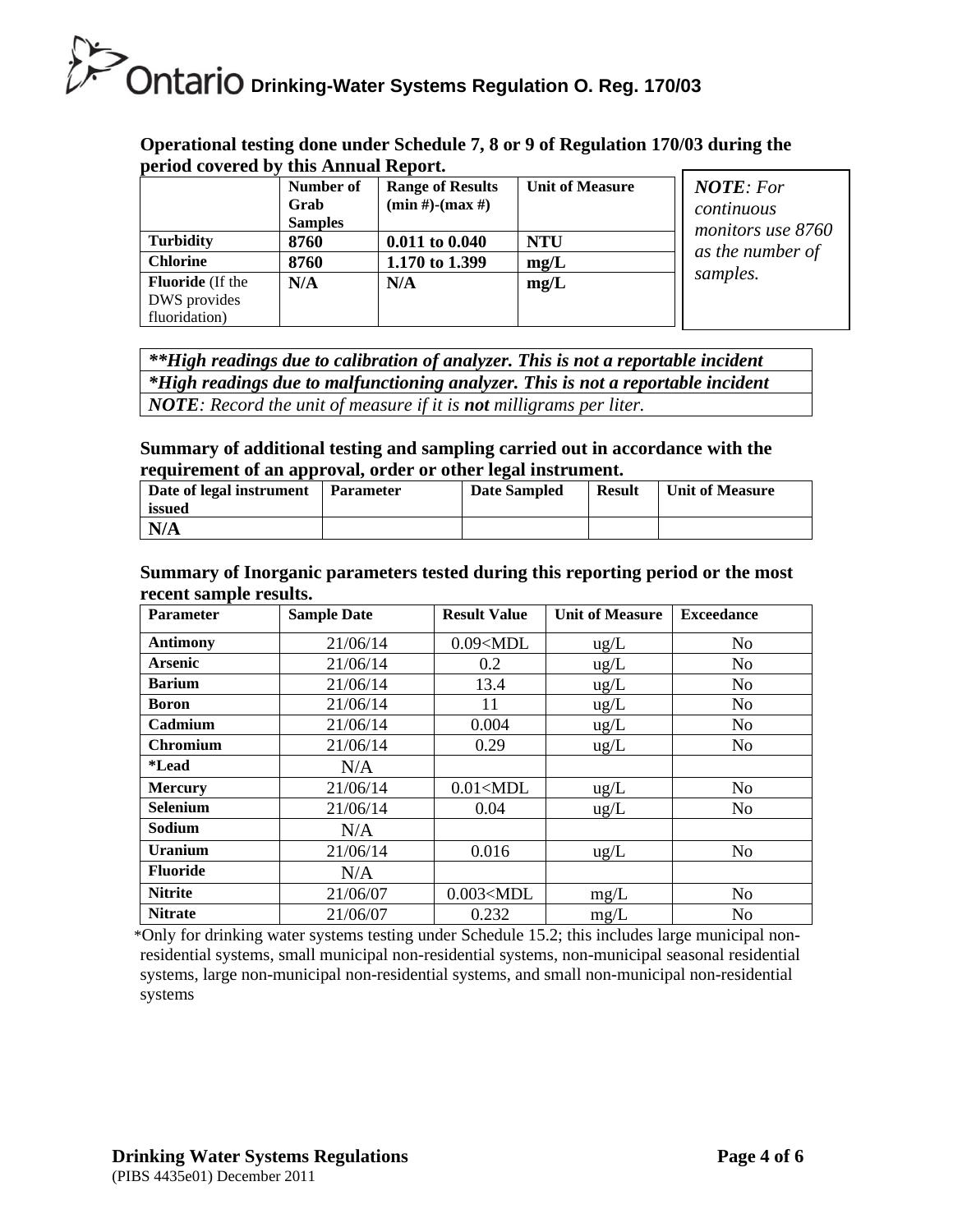#### **Summary of lead testing under Schedule 15.1 during this reporting period.**

(Applicable to the following drinking water systems; large municipal residential systems**,** small municipal residential systems and non-municipal year-round residential systems)

| <b>Location Type</b> | Number of<br><b>Samples</b> | <b>Range of Lead Results</b><br>$(min#) - (max#)$ | Unit of<br><b>Measure</b> | Number of<br><b>Exceedances</b> |
|----------------------|-----------------------------|---------------------------------------------------|---------------------------|---------------------------------|
| <b>Plumbing</b>      | N/A                         |                                                   | $u\mathfrak{g}/L$         |                                 |
| <b>Distribution</b>  |                             | $0.01<$ MDL $-0.36$                               | $u\mathbf{g}/L$           |                                 |

**Summary of Organic parameters sampled during this reporting period or the most recent sample results**

| <b>Parameter</b>                            | <b>Sample</b> | <b>Result Value</b> | Unit of        | <b>Exceedance</b> |
|---------------------------------------------|---------------|---------------------|----------------|-------------------|
|                                             | <b>Date</b>   |                     | <b>Measure</b> |                   |
| <b>Alachlor</b>                             | 21/06/14      | $0.02<$ MDL         | ug/L           | N <sub>o</sub>    |
| <b>Atrazine + N-dealkylated metobolites</b> | 21/06/14      | $0.01<$ MDL         | ug/L           | N <sub>o</sub>    |
| <b>Azinphos-methyl</b>                      | 21/06/14      | $0.05<$ MDL         | ug/L           | N <sub>o</sub>    |
| Benzene                                     | 21/06/14      | $0.32<$ MDL         | ug/L           | N <sub>o</sub>    |
| Benzo(a)pyrene                              | 21/06/14      | $0.004<$ MDL        | ug/L           | N <sub>o</sub>    |
| <b>Bromoxynil</b>                           | 21/06/14      | $0.33<$ MDL         | ug/L           | N <sub>o</sub>    |
| Carbaryl                                    | 21/06/14      | $0.05<$ MDL         | ug/L           | N <sub>o</sub>    |
| Carbofuran                                  | 21/06/14      | $0.01<$ MDL         | ug/L           | No                |
| <b>Carbon Tetrachloride</b>                 | 21/06/14      | $0.17<$ MDL         | ug/L           | No                |
| <b>Chlorpyrifos</b>                         | 21/06/14      | $0.02<$ MDL         | ug/L           | N <sub>o</sub>    |
| <b>Diazinon</b>                             | 21/06/14      | $0.02<$ MDL         | ug/L           | N <sub>o</sub>    |
| <b>Dicamba</b>                              | 21/06/14      | $0.20<$ MDL         | ug/L           | No                |
| 1,2-Dichlorobenzene                         | 21/06/14      | $0.41<$ MDL         | ug/L           | N <sub>o</sub>    |
| 1,4-Dichlorobenzene                         | 21/06/14      | $0.36<$ MDL         | ug/L           | N <sub>o</sub>    |
| 1,2-Dichloroethane                          | 21/06/14      | $0.35<$ MDL         | ug/L           | No                |
| 1,1-Dichloroethylene                        | 21/06/14      | $0.33<$ MDL         | ug/L           | N <sub>o</sub>    |
| (vinylidene chloride)                       |               |                     |                |                   |
| <b>Dichloromethane</b>                      | 21/06/14      | $0.35<$ MDL         | ug/L           | N <sub>o</sub>    |
| 2-4 Dichlorophenol                          | 21/06/14      | $0.15<$ MDL         | ug/L           | N <sub>o</sub>    |
| 2,4-Dichlorophenoxy acetic acid (2,4-D)     | 21/06/14      | $0.19<$ MDL         | ug/L           | N <sub>o</sub>    |
| Diclofop-methyl                             | 21/06/14      | $0.40<$ MDL         | ug/L           | N <sub>o</sub>    |
| <b>Dimethoate</b>                           | 21/06/14      | $0.06<$ MDL         | ug/L           | N <sub>o</sub>    |
| <b>Diquat</b>                               | 21/06/14      | 1 < MDL             | ug/L           | No                |
| <b>Diuron</b>                               | 21/06/14      | $0.03<$ MDL         | ug/L           | N <sub>o</sub>    |
| <b>Glyphosate</b>                           | 21/06/14      | 1 < MDL             | ug/L           | N <sub>o</sub>    |
| <b>Malathion</b>                            | 21/06/14      | $0.02<$ MDL         | ug/L           | No                |
| <b>Metolachlor</b>                          | 21/06/14      | $0.01<$ MDL         | ug/L           | No                |
| <b>Metribuzin</b>                           | 21/06/14      | $0.02<$ MDL         | $ug/L$         | N <sub>o</sub>    |
| Monochlorobenzene                           | 21/06/14      | 0.3 < MDL           | ug/L           | N <sub>o</sub>    |
| Paraquat                                    | 21/06/14      | 1 < MDL             | ug/L           | N <sub>o</sub>    |
| Pentachlorophenol                           | 21/06/14      | $0.15<$ MDL         | ug/L           | N <sub>o</sub>    |
| <b>Phorate</b>                              | 21/06/14      | $0.01<$ MDL         | ug/L           | N <sub>o</sub>    |
| Picloram                                    | 21/06/14      | 1 < MDL             | ug/L           | N <sub>o</sub>    |
| <b>Polychlorinated Biphenyls (PCB)</b>      | 21/06/14      | $0.04<$ MDL         | ug/L           | N <sub>o</sub>    |
| Prometryne                                  | 21/06/14      | $0.03<$ MDL         | ug/L           | N <sub>o</sub>    |